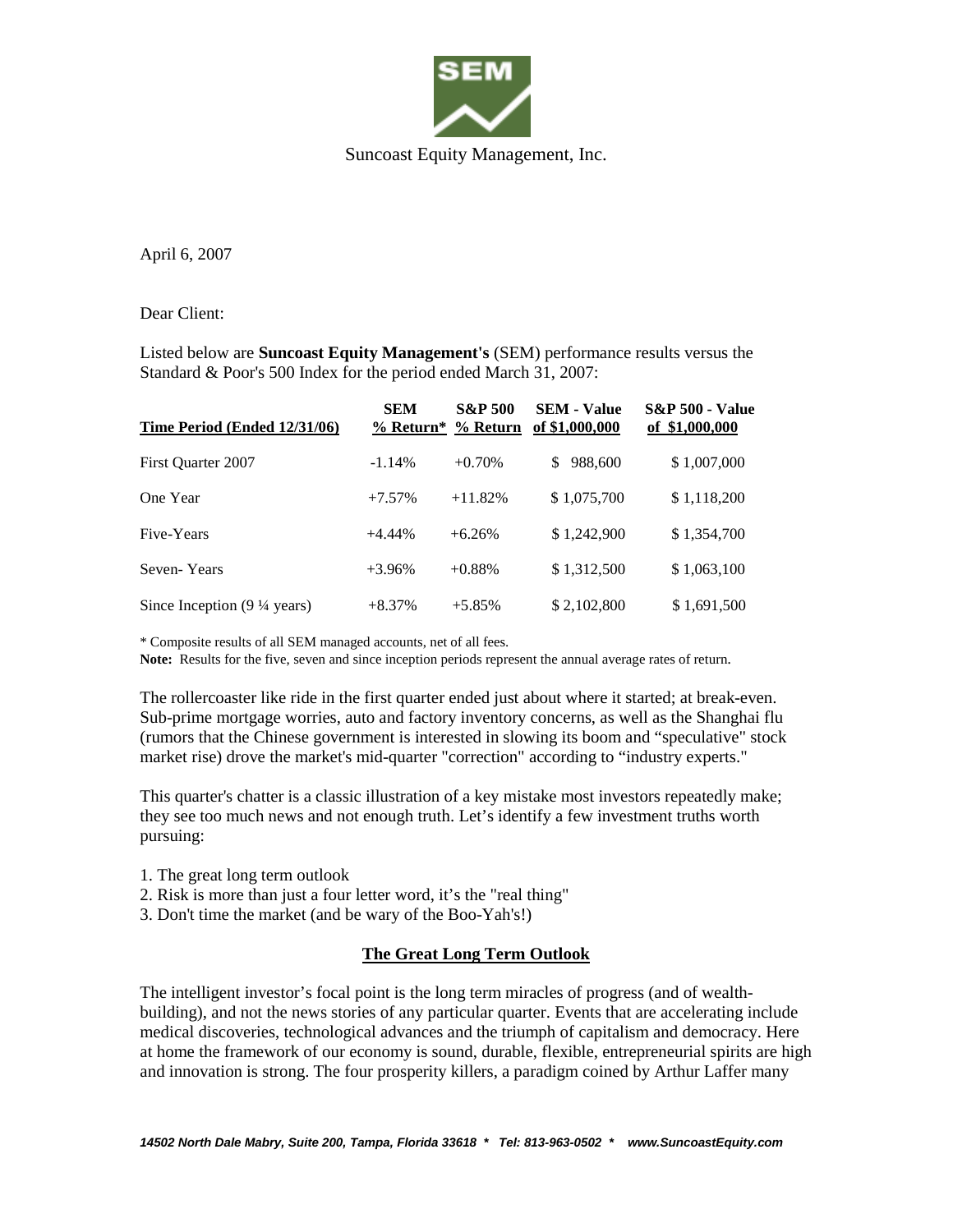years ago and recently observed by Lawrence Kudlow, all look dormant: inflation, taxes and regulatory burdens are low and free trade keeps expanding. It pays to be long term positive.

## **Risk....It's the Real Thing!**

The Discovery Channel's Emmy-nominated show, the Deadliest Catch, returns for a third season April 3rd -- the promo reads "voyage to the Bering Sea and follow the brave captains and crew of eight crab-fishing vessels as they struggle against the treacherous weather conditions doing one of the deadliest — and most lucrative — jobs in the world." In most human endeavors risk is directly connected to reward; however, in the investment markets this is not always the case, risk can just lead to a permanent loss of capital.

Human behavior is an accelerant to risk just like oxygen is to fire. Investors have accelerated their commitment to alternative investment vehicles such as hedge funds and private equity, with little thought to changes in risk they can experience there. We shared our concern about hedge funds in our last letter but we can't help ourselves when new stories arise. The Wall Street Journal reported in March that hedge funds, in search of returns, are trying to amass fuel-grade uranium. Uranium isn't traded on any exchanges, only in private transactions. Exploiting legal channels set up mostly for utilities and suppliers, hedge fund investors have driven the price up four fold from about \$21 a pound to the \$75-\$85 range; in fact the price hasn't had a down week since June 2003. Although some production shortfalls have existed near term, uranium is abundant in the earth's crust and eventually the market price for this commodity will come back to earth and lots of investors will lose.

Private equity has become the next "great thing" and investors must be very careful here as well (and keep in mind that most require you to lock-up your money for two or more years). As prominent value investor David Dreman recently wrote, The private equity model works best when it finds very cheap companies, enlists an operating genius who tries to dramatically improve company earnings where previous management failed, then ladle on debt in hope that the earnings will improve, only to try and sell it back to the public market several years later at a premium. One such concern we see involves the recent actions at a well known firm; Blackstone Group. Blackstone seems to have veered away from the traditional model when it recently purchased Samuel Zell's Equity Office Properties Group for \$39 billion (including debt). Zell is a shrewd operator and great investor so Blackstone most likely paid full price. This purchase could be a sign that so much new money is coming under Blackstone's management that the pressure to "put it to work" is building. Competition among private equity funds could also be making it hard to find good values. So what else is Blackstone dreaming up during this period of private equity frenzy? Why not take its own firm public? The lead partners of Blackstone announced plans to do just that, and the castle in the sky pricing will likely fill their pockets.

In chasing after returns, with little regard to risk, Wall Street has also graduated collectibles to the "alternative investments" category. According to a February Wall Street Journal report, investment funds have been established to "cash in" on the soaring interest among consumers and collectors who invest in wine. One such fund, the Wine Investment Fund, bought its first lot of wines during its launch in 2003, with the idea to warehouse cases of classic wine and then sell those five years later for a profit. There is also a relatively new index of "investment grade" wine prices, the Liv-Ex 100. Despite the kind of price changes some wine experiences, a bottle of wine does not have the investment legitimacy of a share of Berkshire Hathaway or Pepsi Foods, where as the latter can grow its earnings and support a higher intrinsic value. You can gain some personal fulfillment from a bottle of wine and you can even drink your losses but it is most certainly not a proper path for growth and preservation of capital.